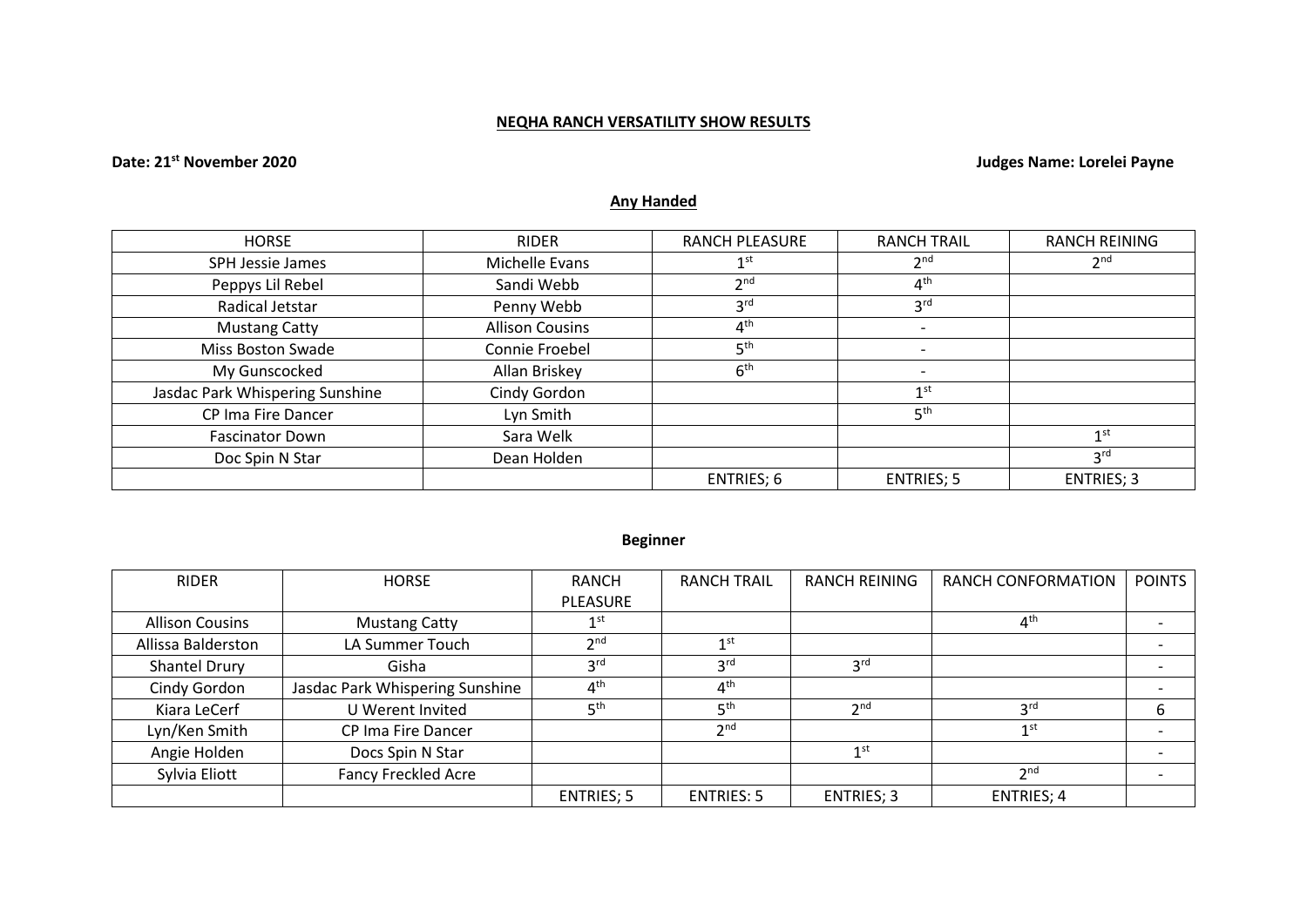#### **Amateur**

| <b>RIDER</b>          | <b>HORSE</b>       | <b>RANCH</b>     | <b>RANCH TRAIL</b> | RANCH REINING    | RANCH CONFORMATION | <b>POINTS</b> |
|-----------------------|--------------------|------------------|--------------------|------------------|--------------------|---------------|
|                       |                    | <b>PLEASURE</b>  |                    |                  |                    |               |
| Sarah Curtis          | Sophisticated Hick |                  | 1 st               | $\mathcal{D}$ nd | ord                |               |
| <b>Trace Paterson</b> | QXH Bedazzled      | $\gamma$ nd      |                    | 1st              | 1st                |               |
| Maria Jackson         | Gesta Silver Touch | ord              |                    |                  | 2nq                |               |
|                       |                    | <b>ENTRIES 3</b> | <b>ENTRIES 1</b>   | <b>ENTRIES 2</b> | <b>ENTRIES 3</b>   |               |

# **Select Amateur**

| <b>RIDER</b> | <b>HORSE</b>     | <b>RANCH</b>       | <b>RANCH TRAIL</b> | RANCH REINING    | RANCH CONFORMATION | <b>POINTS</b> |
|--------------|------------------|--------------------|--------------------|------------------|--------------------|---------------|
|              |                  | <b>PLEASURE</b>    |                    |                  |                    |               |
| Sandi Webb   | Peppys Lil Rebel | 1 St               | $\mathbf{\Omega}$  |                  |                    |               |
| Penny Webb   | Radical Jetstar  | $\mathsf{\sim}$ nd | 1st                | 1 st             | 1 st               |               |
|              |                  | <b>ENTRIES 2</b>   | <b>ENTRIES 2</b>   | <b>ENTRIES 1</b> | <b>ENTRIES 1</b>   |               |

# **All Age**

| <b>HORSE</b>       | <b>RIDER</b>            | RANCH            | <b>RANCH TRAIL</b>    | <b>RANCH REINING</b> | RANCH CONFORMATION | <b>POINTS</b> |
|--------------------|-------------------------|------------------|-----------------------|----------------------|--------------------|---------------|
|                    |                         | <b>PLEASURE</b>  |                       |                      |                    |               |
| SSP Elegant Lady   | Allan Briskey           | 1 <sup>st</sup>  | $\Lambda^{\text{th}}$ | 2 <sub>nd</sub>      | 1st                |               |
| Another Pepto      | <b>Michelle Garrett</b> | 2 <sub>nd</sub>  | 2 <sub>nd</sub>       | 1 <sup>st</sup>      |                    |               |
| Sophisticated Hick | Sarah Curtis            | <b>2rd</b>       | <b>2</b> rd           | <b>2rd</b>           | 2 <sub>nd</sub>    |               |
| Gesta Silver Touch | Maria Jackson           | $4^{\text{th}}$  |                       |                      |                    |               |
| Miss Boston Suede  | Connie Froebel          |                  | 1 st                  |                      |                    |               |
|                    |                         | <b>ENTRIES 4</b> | <b>ENTRIES 4</b>      | <b>ENTRIES 3</b>     | <b>ENTRIES 2</b>   |               |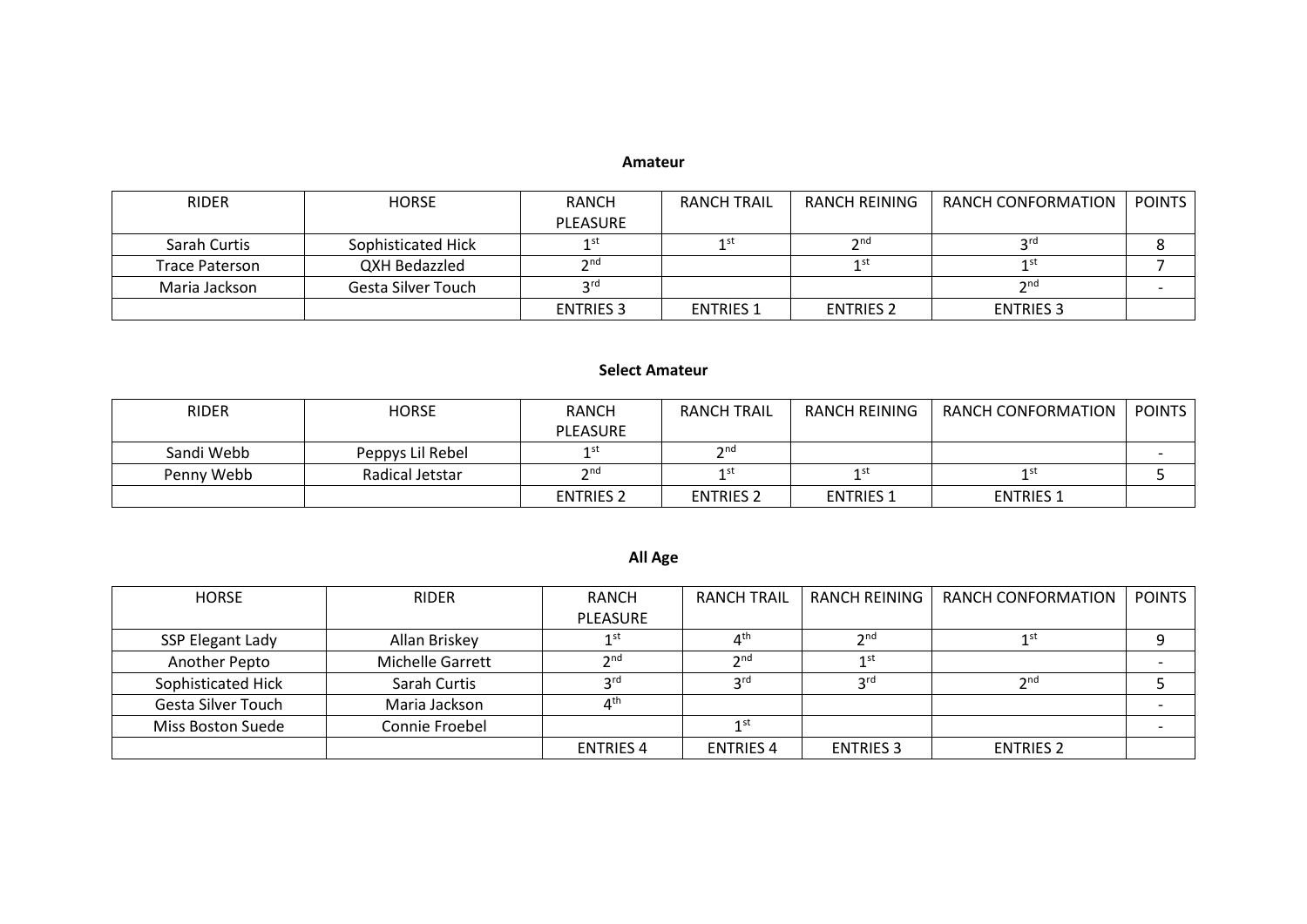# **Junior Horse**

| HORSE                   | <b>RIDER</b>      | <b>RANCH</b>          | RANCH TRAIL      | RANCH REINING    | RANCH CONFORMATION | <b>POINTS</b> |
|-------------------------|-------------------|-----------------------|------------------|------------------|--------------------|---------------|
|                         |                   | PLEASURE              |                  |                  |                    |               |
| Reo Park Fancy Mea Dame | Allan Briskey     | 1st                   |                  |                  | 1 st               |               |
| Sophisticated Hick      | Sarah Curtis      | 2 <sub>nd</sub>       | 1 st             | 1st              | <b>2rd</b>         |               |
| LA Summer Touch         | Alissa Balderston | <b>2rd</b>            |                  |                  |                    |               |
| Gesta Silver Touch      | Maria Jackson     | $\Lambda^{\text{th}}$ |                  | 2 <sub>nd</sub>  | 2 <sub>nd</sub>    |               |
|                         |                   | <b>ENTRIES 4</b>      | <b>ENTRIES 1</b> | <b>ENTRIES 2</b> | <b>ENTRIES 3</b>   |               |

# **Senior Horse**

| <b>HORSE</b>      | <b>RIDER</b>     | <b>RANCH</b>                   | <b>RANCH TRAIL</b>             | RANCH REINING    | RANCH CONFORMATION | <b>POINTS</b> |
|-------------------|------------------|--------------------------------|--------------------------------|------------------|--------------------|---------------|
|                   |                  | <b>PLEASURE</b>                |                                |                  |                    |               |
| SPH Jessie James  | Michelle Evans   | 1 St                           | <b>o</b> rd                    | ⊏th              | ord                |               |
| Another Pepto     | Michelle Garrett | $\mathsf{\gamma}$ nd           | 2 <sub>nd</sub>                | 1 ST             |                    |               |
| SSP Elegant Lady  | Allan Briskey    | ord                            | $\mathbf{\Lambda}^{\text{th}}$ | $2^{\text{nd}}$  |                    |               |
| QXH Bedazzled     | Trace Paterson   | $\mathbf{\Lambda}^{\text{th}}$ |                                | 4 <sup>th</sup>  | 2 <sub>nd</sub>    |               |
| Miss Boston Suede | Connie Froebel   |                                | 1st                            | <b>2rd</b>       | ⊿th                |               |
|                   |                  | <b>ENTRIES 4</b>               | <b>ENTRIES 4</b>               | <b>ENTRIES 5</b> | <b>ENTRIES 4</b>   |               |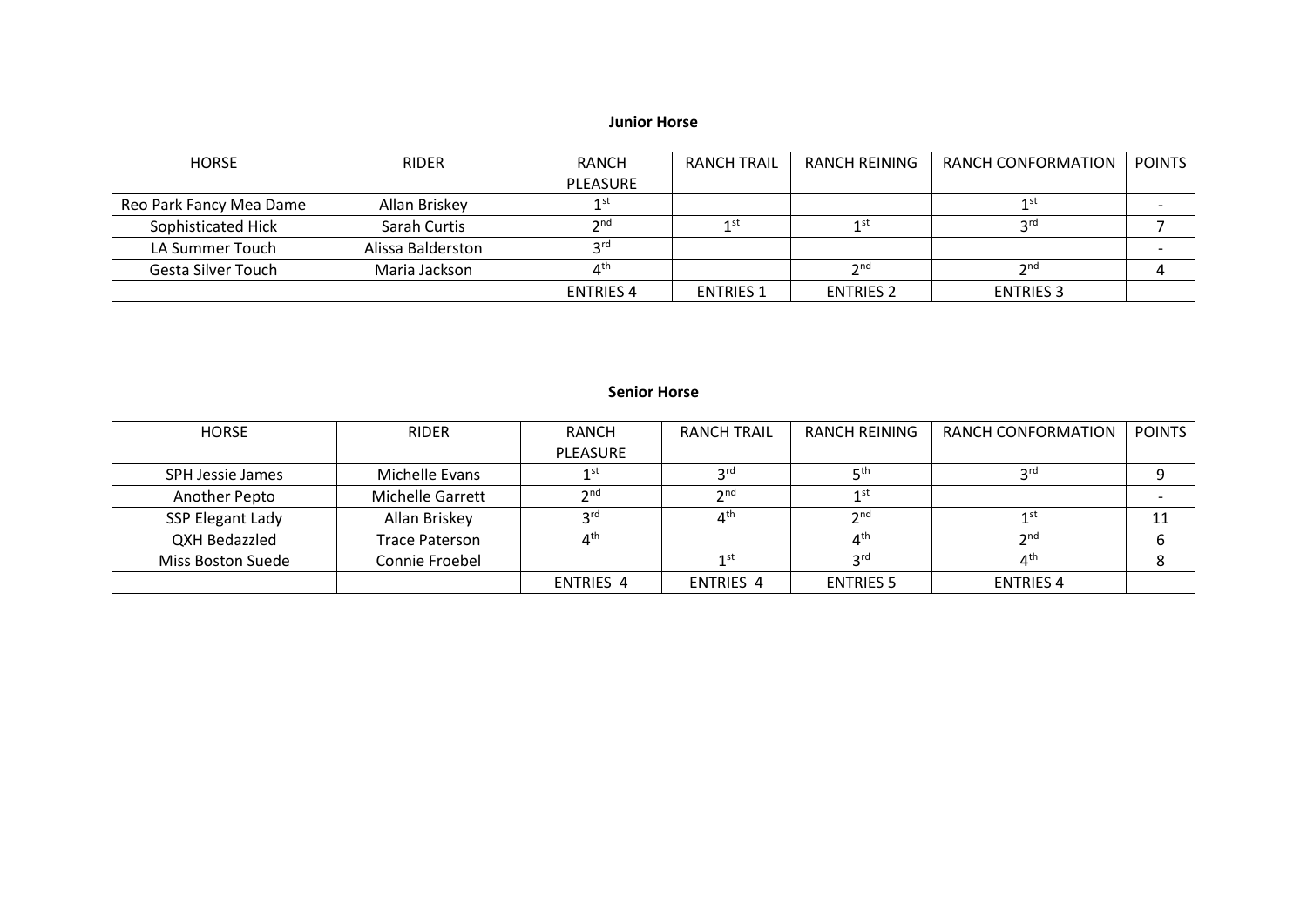#### **NEQHA SHOW RESULTS**

# **HALTER**

# **Date: 21st & 22nd November 2020 Judges Name: Lorelei Payne**

# ANY OTHER/ YOUTH ANY BREED HALTER

| <b>CLASS</b>                  | <b>PLACING</b>  | <b>HORSE</b>           | <b>HANDLER</b>       | <b>POINTS</b>  |
|-------------------------------|-----------------|------------------------|----------------------|----------------|
| 42. Filly Mare                | 1 <sup>st</sup> | Elle                   | Carly Hinton         | 2              |
|                               | 2 <sup>nd</sup> | Crumpet                | <b>Trudie Walker</b> | 1              |
| 44. Gelding                   | 1 <sup>st</sup> | Flash As               | Matilda Holden       | 1              |
| <b>CHAMPION &amp; RESERVE</b> |                 | Elle                   | Carly Hinton         |                |
|                               |                 | Crumpet                | <b>Trudie Walker</b> |                |
| 45. Youth/filly mare          | 1 <sup>st</sup> | Hot N Reddy            | Morgan Freeman       | 3              |
|                               | 2 <sub>nd</sub> | Elle                   | Carly Hinton         | 2              |
|                               | 3 <sup>rd</sup> | Docs Spin N Star       | Matilda Holden       | 1              |
| 46. Youth/Gelding             | 1 <sup>st</sup> | <b>Mandalong Mango</b> | <b>Dylan Power</b>   | $\mathfrak{p}$ |
|                               | 2 <sub>nd</sub> | Flash As               | Matilda Holden       | $\mathbf{1}$   |
| <b>CHAMPION &amp; RESERVE</b> |                 | <b>Mandalong Mango</b> | <b>Dylan Power</b>   |                |
|                               |                 | Flash As               | Matilda Holden       |                |

#### AQHA HALTER

| <b>CLASS</b>                  | <b>PLACING</b>  | <b>HORSE</b>                 | <b>HANDLER</b>          | <b>POINTS</b>  |
|-------------------------------|-----------------|------------------------------|-------------------------|----------------|
| 47. 1Yr & Under Filly         | 1 <sup>st</sup> | <b>Flash Tags</b>            | Stefan Wielebinski      |                |
| 49. 4Yr & Over mare           | 1 <sup>st</sup> | Hot N Reddy                  | Morgan Freeman          | 1              |
| <b>CHAMPION &amp; RESERVE</b> |                 | <b>Flash Tags</b>            | Stefan Wielebinski      |                |
|                               |                 | Hot N Reddy                  | Morgan Freeman          |                |
| 50. 1Yr & Under Colt          | 1 <sup>st</sup> | Only The Brave               | Neville Jones           | 1              |
| 51. 2Yr & 3Yr colt            | 1 <sup>st</sup> | <b>GPS One Mighty Moment</b> | <b>Michelle Garrett</b> | 1              |
| <b>CHAMPION &amp; RESERVE</b> |                 | <b>GPS One Mighty Moment</b> | <b>Michelle Garrett</b> |                |
|                               |                 | Only The Brave               | Neville Jones           |                |
| 55.4Yr & Over Gelding         | 1 <sup>st</sup> | <b>QXH Bedazzled</b>         | <b>Trace Paterson</b>   | 3              |
|                               | 2 <sup>nd</sup> | U Werent Invited             | Kiara Le Cerf           | $\mathfrak{p}$ |
|                               | 3 <sup>rd</sup> | Silver Spur Bobs Chance      | Natalie Camilleri       |                |
| <b>CHAMPION &amp; RESERVE</b> |                 | <b>QXH Bedazzled</b>         | <b>Trace Paterson</b>   |                |
|                               |                 | U Werent Invited             | Kiara Le Cerf           |                |
| <b>GRAND CHAMPION</b>         |                 | <b>GPS One Mighty Moment</b> | Michelle Garrett        |                |

#### AQHA AMATEUR HALTER

| CLASS                          | <b>PLACING</b> | HANDLER               | <b>HORSE</b>     | <b>POINTS</b> |
|--------------------------------|----------------|-----------------------|------------------|---------------|
| 57. 4Yr & Over Amateur Gelding | 1st            | <b>Trace Paterson</b> | QXH Bedazzled    |               |
| 58. 3Yr & Under Am Filly       | 1 st           | Stefan Wielebinski    | <b>Flashtags</b> |               |
| CHAMPION                       |                | Stefan Wielebinski    | Flashtags        |               |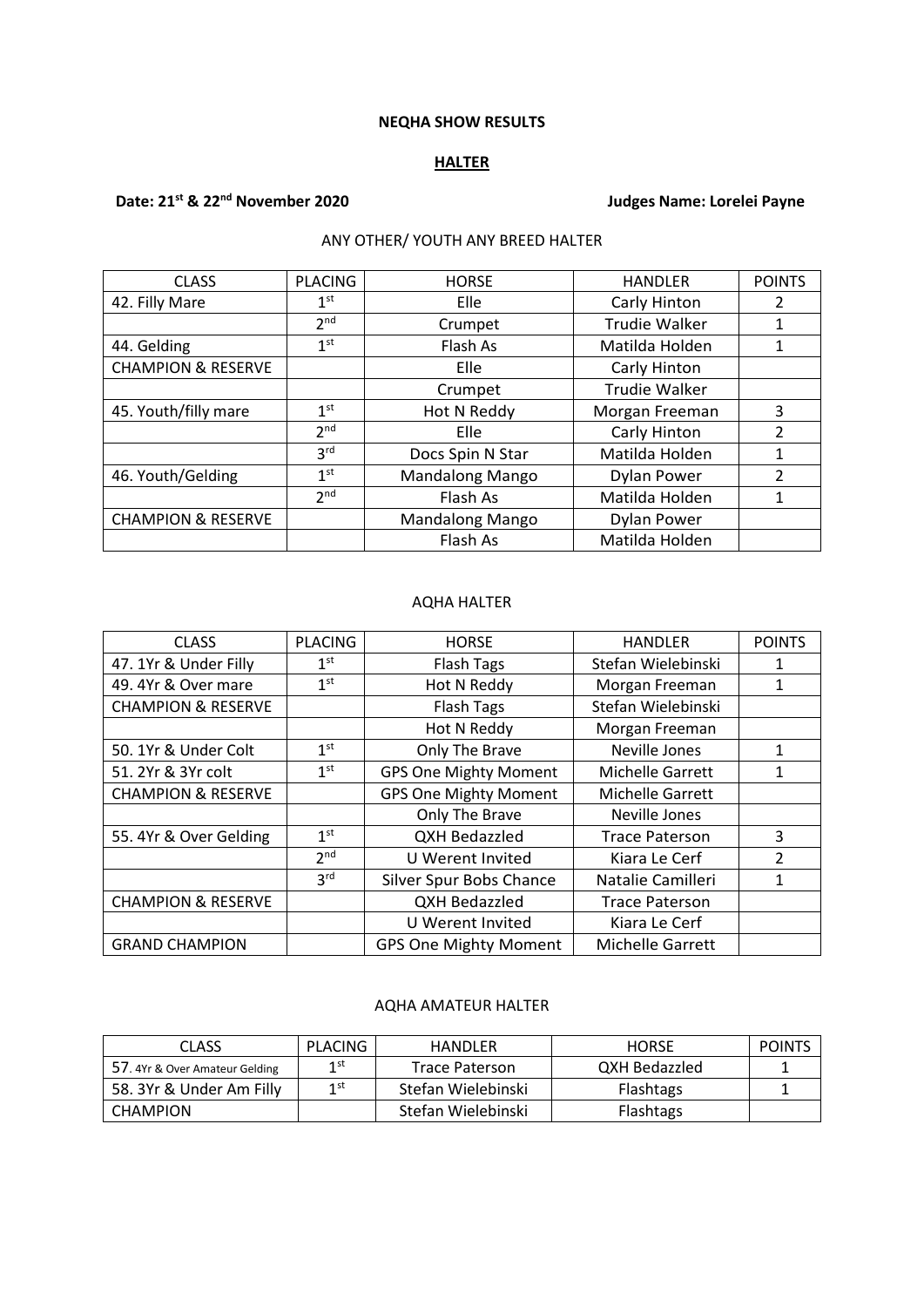#### PHAA HALTER

| <b>CLASS</b>                  | <b>PLACING</b>  | <b>HORSE</b>                 | <b>HANDLER</b>         | <b>POINTS</b>  |
|-------------------------------|-----------------|------------------------------|------------------------|----------------|
| 65. 1Yr & Under Colt          | $1^{\rm st}$    | <b>CFRs Spanish Outlaw</b>   | Michelle Garrett       | 1              |
| 66.2&3Yr Colt                 | 1 <sup>st</sup> | <b>GPS One Mighty Moment</b> | Michelle Garrett       | $\overline{2}$ |
|                               | 2 <sup>nd</sup> | Tally S One Kool Judge       | James Power            | 1              |
| <b>CHAMPION &amp; RESERVE</b> |                 | <b>GPS One Mighty Moment</b> | Michelle Garrett       |                |
|                               |                 | Tally S One Kool Judge       | James Power            |                |
| 68. 1Yr & under Gelding       | 1 <sup>st</sup> | <b>TJS Awesome Moonshine</b> | Kathryn Kovic          | $\mathbf{1}$   |
| 70. 4Yr & Over Gelding        | 1 <sup>st</sup> | <b>GPS Whisper</b>           | <b>Allison Cousins</b> | 3              |
|                               | 2 <sup>nd</sup> | <b>QXH Bedazzled</b>         | <b>Trace Paterson</b>  | 2              |
|                               | 3 <sup>rd</sup> | <b>KPM Razor</b>             | Patricia Easey         | 1              |
| <b>CHAMPION &amp; RESERVE</b> |                 | <b>TJS Awesome Moonshine</b> | Kathryn Kovic          |                |
|                               |                 | <b>GPS Whisper</b>           | <b>Allison Cousins</b> |                |
| <b>GRAND CHAMPION</b>         |                 | <b>GPS One Mighty</b>        | Michelle Garrett       |                |
|                               |                 | Moment                       |                        |                |

# PHAA AMATEUR HALTER

| <b>CLASS</b>                  | <b>PLACING</b>  | <b>HANDLER</b>         | <b>HORSE</b>           | <b>POINTS</b> |
|-------------------------------|-----------------|------------------------|------------------------|---------------|
| 73.3Yr & under                | 1 <sup>st</sup> | James Power            | Tally S One Kool Judge |               |
| amateur colt                  |                 |                        |                        |               |
| 76. 4Yr & Over Gelding        | 1st             | <b>Allison Cousins</b> | <b>GPS Whisper</b>     |               |
|                               | 2 <sub>nd</sub> | Patricia Easey         | <b>KPM Razor</b>       |               |
|                               | <b>Pus</b>      | <b>Trace Paterson</b>  | <b>QXH Bedazzled</b>   |               |
| <b>CHAMPION &amp; RESERVE</b> |                 | <b>Allison Cousins</b> | <b>GPS Whisper</b>     |               |
|                               |                 | Patricia Easey         | <b>KPM Razor</b>       |               |

#### PAINT BRED HALTER

| <b>CLASS</b>                  | <b>PLACING</b>  | <b>HORSE</b>            | <b>HANDLER</b>         | <b>POINTS</b> |
|-------------------------------|-----------------|-------------------------|------------------------|---------------|
| 77. 1Yr & Under Filly         | 1 <sup>st</sup> | JTT Lopin Loot          | Michelle Garrett       |               |
| 78. 2Yr & 3Yr Filly           | 1 <sup>st</sup> | HS Cowboy Kiss This     | Victoria Egan          |               |
|                               | 2 <sub>nd</sub> | <b>TBH ImHotYourNot</b> | <b>Maddison Worthe</b> |               |
|                               | 3 <sup>rd</sup> | <b>LA Summer Touch</b>  | Alissa Balderston      |               |
| <b>CHAMPION &amp; RESERVE</b> |                 | JTT Lopin Loot          | Michelle Garrett       |               |
|                               |                 | HS Cowboy Kiss This     | Victoria Egan          |               |
| 85. 4Yr & Over Gelding        | 1 <sup>st</sup> | Double Oh Krymsum       | Linda Café             |               |
| CHAMPION/GRAND                |                 | Double Oh Krymsum       | Linda Cafe             |               |
| <b>CHAMPION</b>               |                 |                         |                        |               |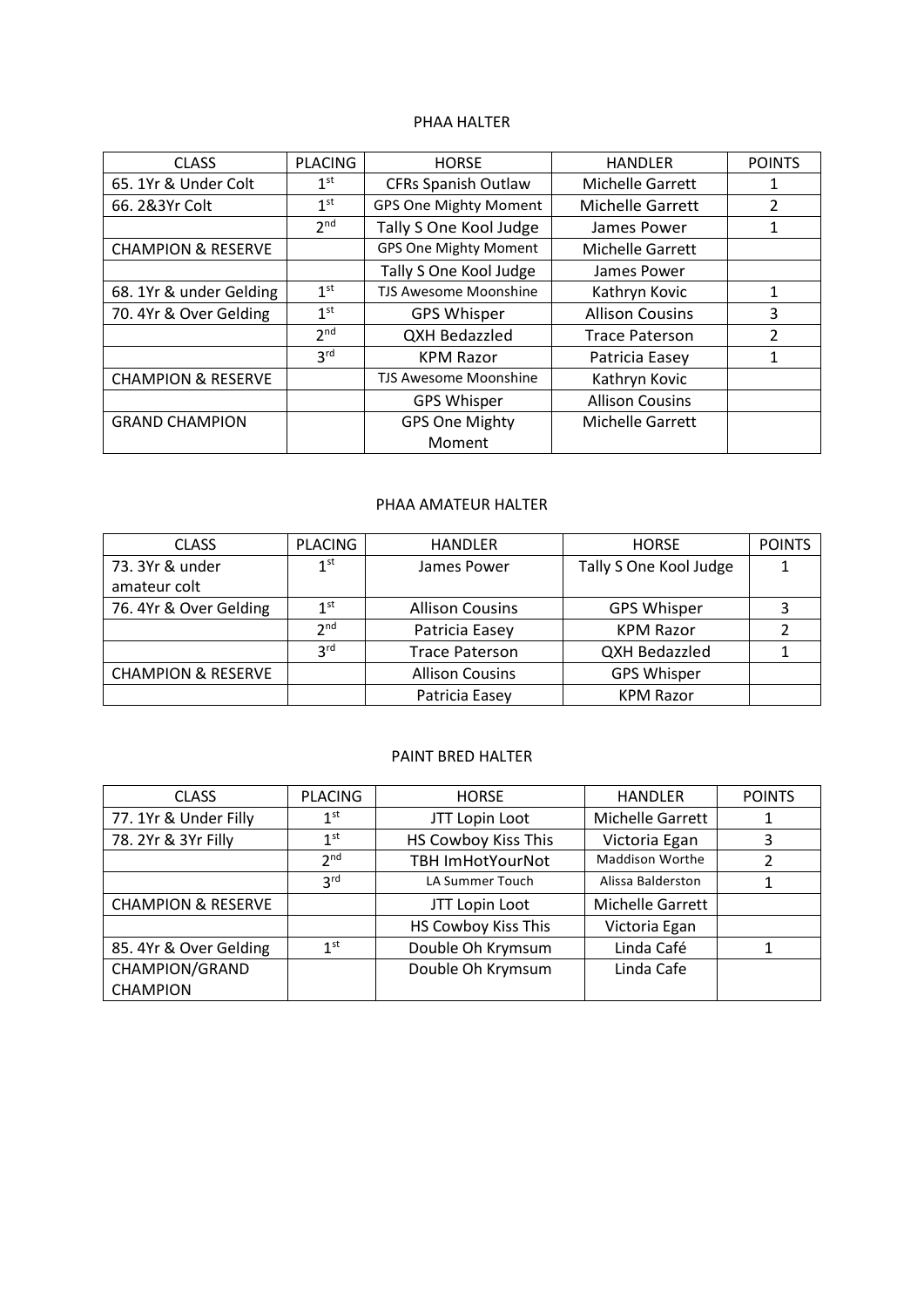#### PAINT BRED AMATEUR HALTER

| <b>CLASS</b>                  | PLACING         | <b>HANDLER</b>         | <b>HORSE</b>            | <b>POINTS</b> |
|-------------------------------|-----------------|------------------------|-------------------------|---------------|
| 86. Amateur Filly/Mare        | 1 <sup>st</sup> | <b>Maddison Worthe</b> | <b>TBH ImHotYourNot</b> |               |
|                               | 2 <sub>nd</sub> | Alissa Balderston      | LA Summer Touch         |               |
| 88. Amateur Gelding           | 1st             | Linda Café             | Double Oh Krymsum       |               |
| <b>CHAMPION &amp; RESERVE</b> |                 | Linda Café             | Double Oh Krymsum       |               |
|                               |                 | <b>Maddison Worthe</b> | <b>TBH ImHotYourNot</b> |               |

#### APPALOOSA HALTER

| <b>CLASS</b>           | <b>PLACING</b> | <b>HANDLER</b> | <b>HORSE</b>            | <b>POINTS</b> |
|------------------------|----------------|----------------|-------------------------|---------------|
| 90. 2 & 3Yo Filly      | 1st            | Carley Hinton  | <b>HMF Incandescent</b> |               |
| 91. 4Yr & over Mare    | 1st            | Roz Gough      | Middle L Madnificent    |               |
| <b>CHAMPION</b>        |                | Roz Gough      | Middle L Madnificent    |               |
| 97. 4Yr & Over Gelding | 1st            | Jodie Nicholls | <b>Radical Dreamer</b>  |               |
| <b>CHAMPION</b>        |                | Jodie Nicholls | <b>Radical Dreamer</b>  |               |

# APPALOOSA AMATEUR HALTER

| <b>CLASS</b>           | PLACING         | <b>HANDLER</b>   | <b>HORSE</b>                 | <b>POINTS</b> |
|------------------------|-----------------|------------------|------------------------------|---------------|
| 98. Amateur Filly/Mare | 1 <sup>st</sup> | Roz Gough        | Middle L Madnificent         |               |
| 100. Amateur Gelding   | 1 st            | Jodie Nicholls   | <b>Radical Dreamer</b>       |               |
| <b>GRAND CHAMPION</b>  |                 | Michelle Garrett | <b>GPS One Mighty Moment</b> |               |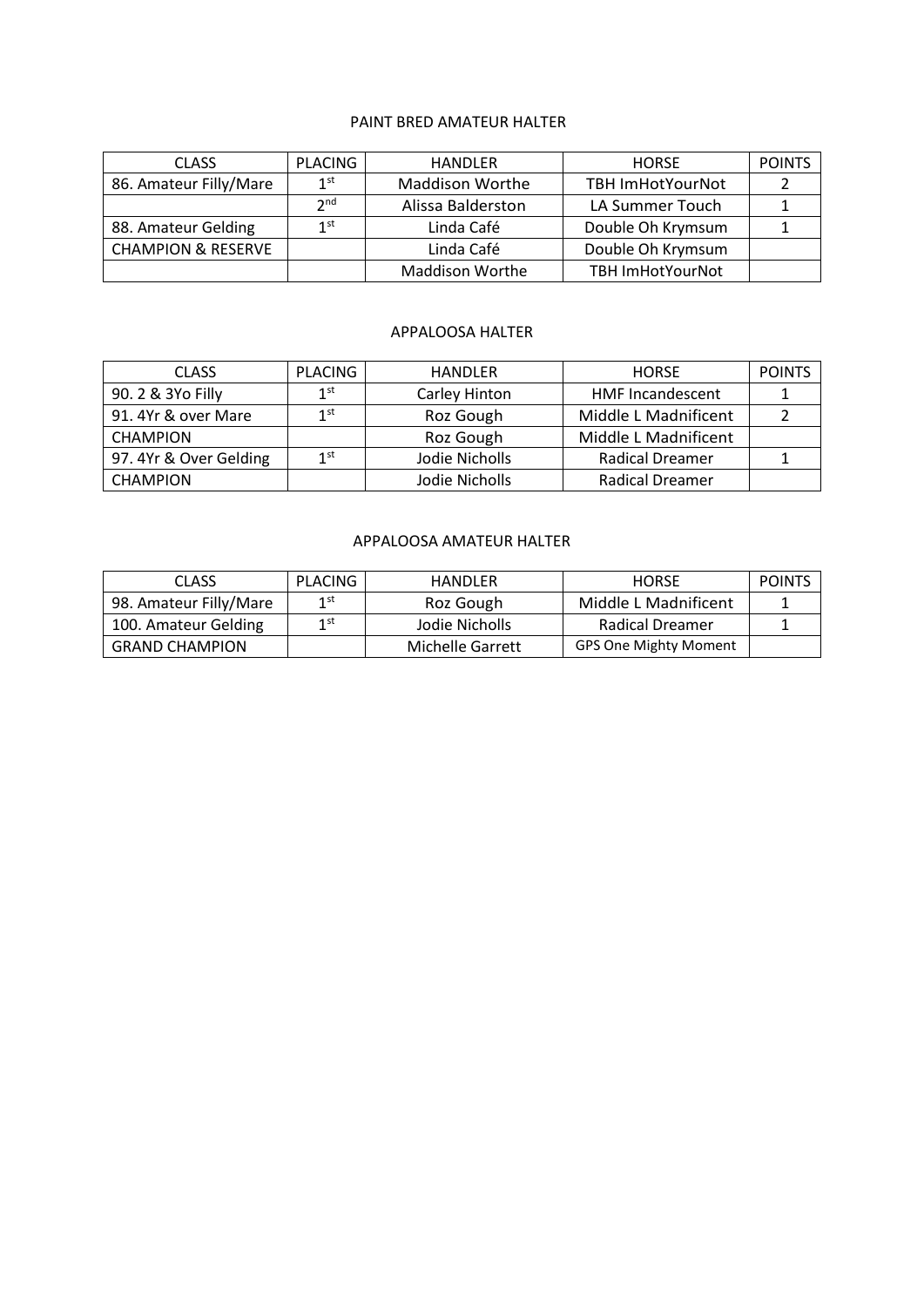#### **--NEQHA SHOW RESULTS**

#### **PERFORMANCE**

# **Date: November 21 & 22nd 2020 Judge: Lorelei Payne**

# **33a CLASS: Amateur Reining**

| <b>PLACING</b>  | <b>RIDER</b>   | <b>HORSE</b>         | <b>POINTS</b> |
|-----------------|----------------|----------------------|---------------|
| 1 c t           | Trace Paterson | <b>QXH Bedazzled</b> |               |
| $\mathsf{h}$ nd | Sarah Curtis   | Sophisticated Hick   |               |

# **34a CLASS: Junior Horse Reining**

| <b>PLACING</b> | HORSE              | <b>RIDER</b>            | <b>POINTS</b> |
|----------------|--------------------|-------------------------|---------------|
| . ct<br>ᅩᇰᄔ    | GPS Miss D'Or      | <b>Michelle Garrett</b> |               |
| 2nd            | Sophisticated Hick | Sarah Curtis            |               |

#### 34b CLASS: Senior Horse Reining

| $\sim$<br>DΙ<br>. . | $- - -$<br>┓<br>. J L<br>____ | $\cdots$                  | $\cdots$<br>,,, |
|---------------------|-------------------------------|---------------------------|-----------------|
| 1. – +<br>تا د ۲۰۰۰ | へい<br>zled<br>^               | erson<br>$\sim$<br>$\sim$ | -               |

#### 35 CLASS: All Age Reining

| <b>SCING</b>     | I∩R⊆F           | DINED                        | <b>POINTS</b> |
|------------------|-----------------|------------------------------|---------------|
| PLA <sub>0</sub> | ハソレ             |                              |               |
| $7 - +$<br>ᅩコし   | Hick<br>.<br>٠ρ | Curtis<br>$\sim$<br>odl di " |               |

# 36 CLASS: Any Handed Ranch Riding

| <b>PLACING</b>  | <b>HORSE</b>         | <b>RIDER</b>           | <b>POINTS</b> |
|-----------------|----------------------|------------------------|---------------|
| 1st             | Miss Boston Swade    | Connie Froebel         |               |
| $\mathsf{p}$ nd | My Gunscocked        | Allan Briskey          |               |
| <b>2rd</b>      | Ponoka Pep           | Brandy Ackerman        |               |
| ⊿th             | <b>Mustang Catty</b> | <b>Allison Cousins</b> |               |

# 37 CLASS: Beginner Ranch Riding

| <b>PLACING</b>  | <b>HORSE</b>                    | <b>RIDER</b>           | <b>POINTS</b> |
|-----------------|---------------------------------|------------------------|---------------|
| 1st             | <b>Mustang Catty</b>            | <b>Allison Cousins</b> |               |
| 2nd             | Gisha                           | Shantel Drury          |               |
| <b>2rd</b>      | U Werent Invited                | Kiara LeCerf           |               |
| ⊿th             | Jasdac Park Whispering Sunshine | Cindy Gordon           |               |
| <b>қth</b>      | <b>Fancy Freckled Acre</b>      | Sylvia Elliot          |               |
| 6 <sup>th</sup> | Ponoka Pep                      | <b>Brandy Ackerman</b> |               |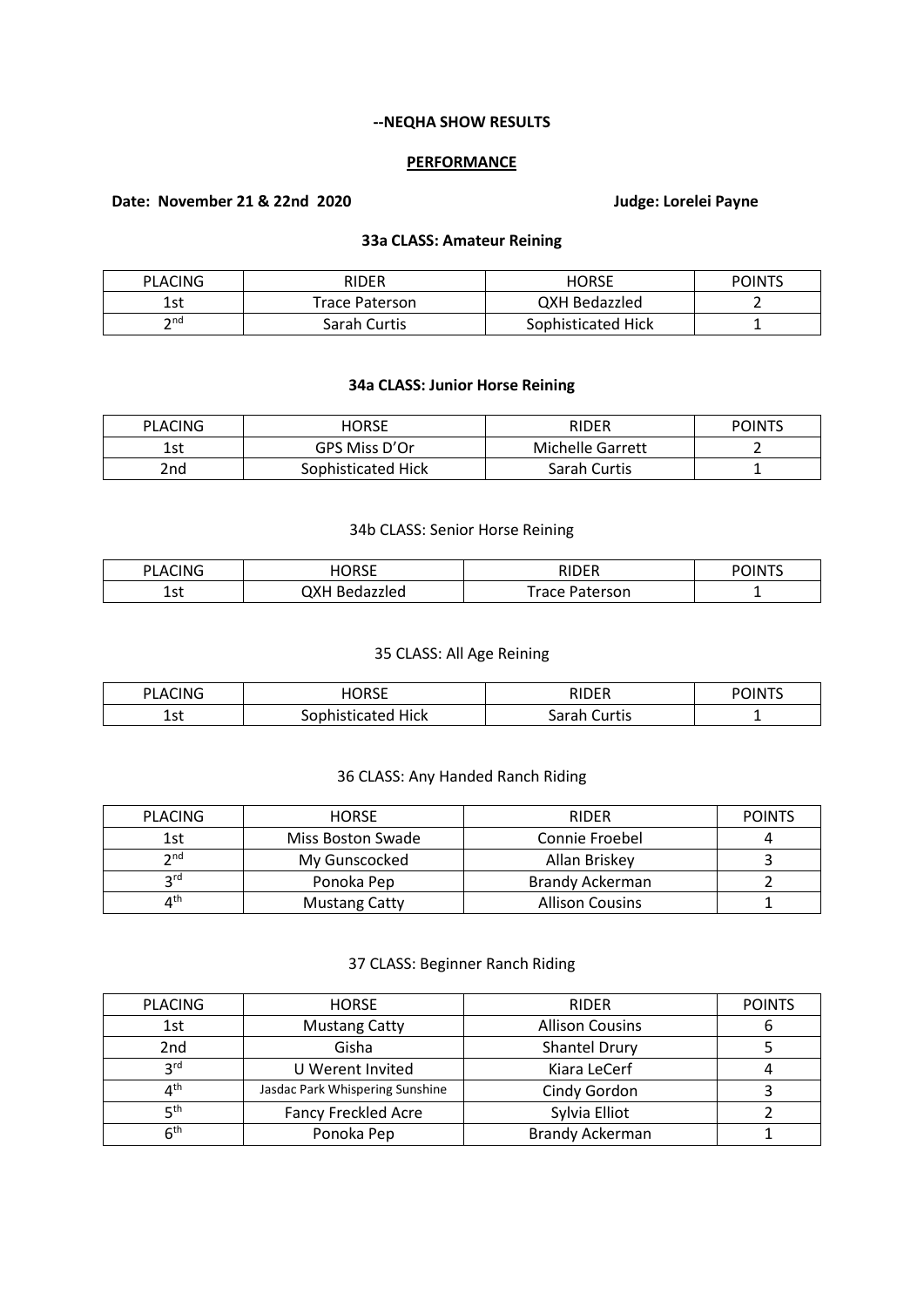# 39a CLASS: Amateur Ranch Riding

| <b>PLACING</b>  | <b>RIDER</b>          | <b>HORSE</b>       | <b>POINTS</b> |
|-----------------|-----------------------|--------------------|---------------|
| 1st             | Sarah Curtis          | Sophisticated Hick |               |
| $\mathsf{p}$ nd | <b>Trace Paterson</b> | QXH Bedazzled      |               |
| rd د            | Maria Jackson         | Gesta Silver Touch |               |

# 40a CLASS: Junior Horse Ranch Riding

| <b>PLACING</b> | <b>HORSE</b>            | <b>RIDER</b>  | <b>POINTS</b> |
|----------------|-------------------------|---------------|---------------|
| 1st            | Sophisticated Hick      | Sarah Curtis  |               |
| 2nd            | Reo Park Fancy Mea Dame | Allan Briskev |               |
| <b>2rd</b>     | Gesta Silver Touch      | Maria Jackson |               |

# 40b CLASS: Senior Horse Ranch Riding

| 'LACING       | 'ORSE | DINED                         | $\sim$ $10T$ |
|---------------|-------|-------------------------------|--------------|
| DI            | ハソレ   |                               | יט           |
| $70 +$<br>ᅩఎເ | :lec  | $Trac$ $F$<br>Paterson<br>acc | -            |

# 41 CLASS: All Age Ranch Riding

| <b>PLACING</b>  | HORSE              | RIDER         | <b>POINTS</b> |
|-----------------|--------------------|---------------|---------------|
| 1st             | Sophisticated Hick | Sarah Curtis  |               |
| 2 <sub>nd</sub> | Gesta Silver Touch | Maria Jackson |               |

# **101 CLASS:** Youth (5-18yrs) Showmanship

| <b>PLACING</b> | HANDLER        | HORSE            | <b>POINTS</b> |
|----------------|----------------|------------------|---------------|
| 1st            | Morgan Freeman | Hot N Reddy      |               |
| ን nd           | Macy Holden    | Docs Spin N Star |               |

# 102 **CLASS:** Amateur Showmanship

| <b>PLACING</b>  | <b>HORSE</b>            | HANDLER           | <b>POINTS</b> |
|-----------------|-------------------------|-------------------|---------------|
| 1st             | QXH Bedazzled           | Trace Paterson    |               |
| $\mathsf{p}$ nd | Silver Spur Bobs Chance | Natalie Camilleri |               |

# 103 **CLASS**: Beginner/Newcomer Showmanship

| <b>PLACING</b>       | <b>HORSE</b>           | <b>HANDLER</b> | <b>POINTS</b> |
|----------------------|------------------------|----------------|---------------|
| 1st                  | Crumpet                | Trudie Walker  |               |
| $\mathsf{\gamma}$ nd | <b>Mandalong Mango</b> | Dylan Power    |               |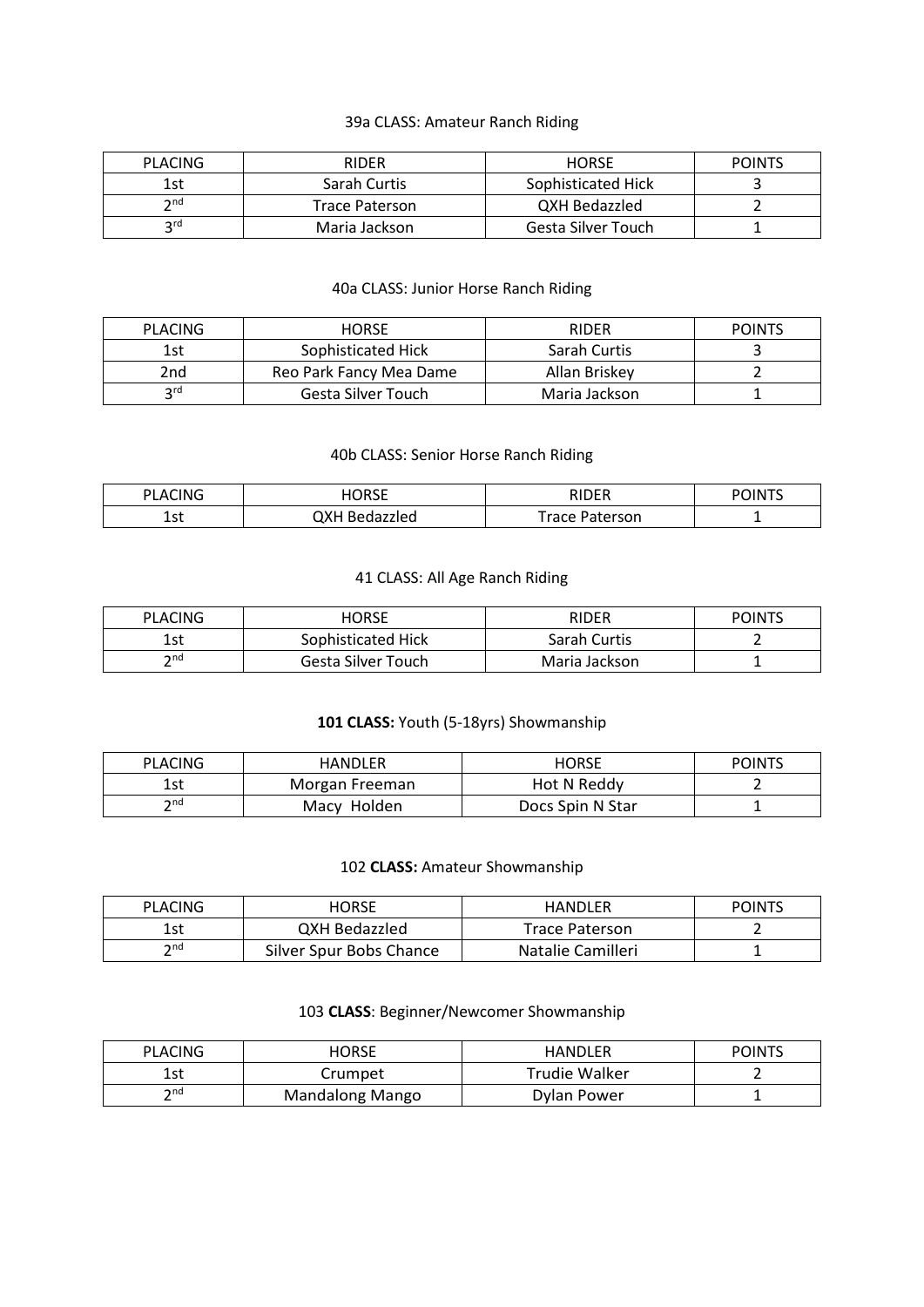# 104 **CLASS**: Select Amateur Showmanship

| <b>PLACING</b>       | <b>HANDLER</b> | HORSE                    | <b>POINTS</b> |
|----------------------|----------------|--------------------------|---------------|
| 1st                  | Linda Café     | Double Oh Krymsun        |               |
| $\mathsf{\gamma}$ nd | Debbie Baker   | <b>Gentle Persuation</b> |               |

# 105 **CLASS**: Yearling Lungeline

| CING<br>DΙ<br>$\mathbf{A}$ | 1015<br>IAN.            | <b>HORSE</b>        | <b>POINTS</b> |
|----------------------------|-------------------------|---------------------|---------------|
| 1.4<br>ᅩఎเ                 | <b>Neville</b><br>Jones | Onlv<br>Brave<br>he | -             |

# 106 CLASS: 2yo Lungeline

| <b>PLACING</b> | <b>IANDLER</b>  | <b>IORSE</b>            | <b>POINTS</b> |
|----------------|-----------------|-------------------------|---------------|
| 1 ct<br>ᅩこし    | Maddison Worthe | <b>TBH ImHotYourNot</b> |               |

### 107 CLASS: Led Hack

| <b>PLACING</b> | HANDLER          | HORSE                | <b>POINTS</b> |
|----------------|------------------|----------------------|---------------|
| l ct<br>ᅩコ     | Roz Gough        | Middle L Madnificent |               |
| ን nd           | Stephanie Watson | Tigers Sweet Invite  |               |

# 108 CLASS: Led Hack/Show Hunter

| <b>PLACING</b>     | HANDLER       | <b>HORSE</b>     | <b>POINTS</b> |
|--------------------|---------------|------------------|---------------|
| 1 st               | Trudie Walker | Crumpet          |               |
| $\mathsf{\sim}$ nd | Kiara Le Cerf | U Werent Invited |               |
| ord.               | KPM Razor     | Patricia Easev   |               |

# 109 CLASS: Yearling Hunter In Hand

| <b>PLACING</b> | HORSE              | <b>HANDLER</b> | <b>POINTS</b> |
|----------------|--------------------|----------------|---------------|
| 1 ~+<br>ᅩコし    | Jnlv.<br>The Brave | Neville Jones  | -             |

# 110 CLASS: 2yo Hunter In Hand

| <b>PLACING</b>                                                                                                    | <b>HORSE</b>           | HANDLER         | <b>POINTS</b> |
|-------------------------------------------------------------------------------------------------------------------|------------------------|-----------------|---------------|
| 1st                                                                                                               | TBH ImHotYourNot       | Maddison Worthe |               |
| $\mathsf{\small \mathsf{\small \mathsf{\small \mathsf{\small \mathsf{\small \mathsf{\small \mathsf{\tiny{}}}}}}}$ | HS Cowboy Kiss This    | Victoria Egan   |               |
| <b>2rd</b>                                                                                                        | Tally S One Kool Judge | James Power     |               |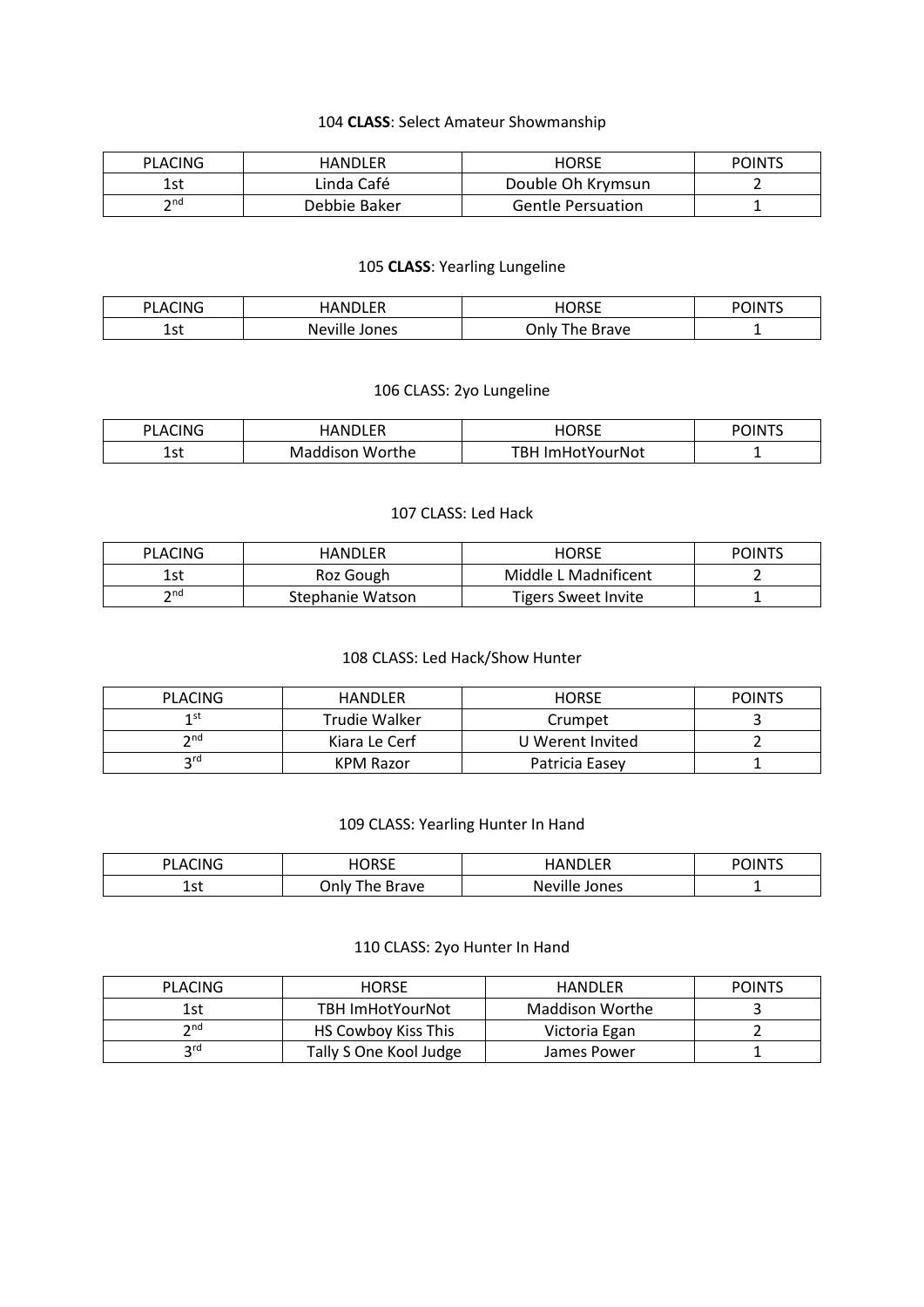#### 111 CLASS: Junior Horse Hunter In Hand

| <b>PLACING</b>       | HORSE                      | <b>HANDLER</b>         | <b>POINTS</b> |
|----------------------|----------------------------|------------------------|---------------|
| 1 st                 | <b>GPS Whisper</b>         | <b>Allison Cousins</b> |               |
| $\mathsf{\gamma}$ nd | <b>GPS One Posh Moment</b> | Michelle Garrett       |               |

## 112 CLASS: Senior Horse Hunter In Hand

| <b>PLACING</b> | <b>HORSE</b>               | <b>HANDLER</b>          | <b>POINTS</b> |
|----------------|----------------------------|-------------------------|---------------|
| 1st            | Double Oh Krymsun          | Linda Café              |               |
| 2nd            | <b>Tigers Sweet Invite</b> | <b>Stephanie Watson</b> |               |
| 3rd            | QXH Bedazzled (PHAA 17397) | <b>Trace Paterson</b>   |               |
| ⊿th            | U Werent Invited           | Kiara Le Cerf           |               |
| Γtμ            | <b>Radical Dreamer</b>     | Jodie Nicholls          |               |

# 113 CLASS: Beginner/Newcomer Hunter In Hand

| PLACING | HANDLER       | HORSE            | <b>POINTS</b> |
|---------|---------------|------------------|---------------|
| 1 st    | Kiara Le Cerf | U Werent Invited |               |
| ን nd    | Trudie Walker | Crumpet          |               |

# 114 CLASS: Open Walk/Trot Hunter Under Saddle

| <b>PLACING</b> | <b>HORSE</b>       | <b>RIDER</b>           | <b>POINTS</b> |
|----------------|--------------------|------------------------|---------------|
| 1st            | Dark N Sultry      | Michelle Bruce         |               |
| 2nd            | YB Seeking A Kiss  | <b>Frances Coombes</b> |               |
| <b>2rd</b>     | <b>GPS Whisper</b> | <b>Allison Cousins</b> |               |

### 117 CLASS: All Age Hunter Under Saddle

| <b>PLACING</b>    | <b>HORSE</b>       | <b>RIDER</b>           | <b>POINTS</b> |
|-------------------|--------------------|------------------------|---------------|
| 1st               | Dark N Sultry      | Michelle Bruce         |               |
| $\mathbf{\infty}$ | Double Oh Krymsun  | Linda Café             |               |
| ord               | YB Seeking A Kiss  | <b>Frances Coombes</b> |               |
|                   | <b>GPS Whisper</b> | <b>Allison Cousins</b> |               |

#### 118 CLASS: Youth (7 to 18) Hunter Under Saddle

| LACING            | <b>RIDER</b> | iorse           | <b>POINTS</b> |
|-------------------|--------------|-----------------|---------------|
| <u>леф</u><br>ᅩఎเ | Dylan Power  | Mandalong Mango |               |

# 121 CLASS: Junior Horse Hunter Under Saddle

| <b>PLACING</b> | חחוח<br>้ ยาง                 | HORSE              | POINTS |
|----------------|-------------------------------|--------------------|--------|
| 1.<br>ᆂᇰᄔ      | .<br>ousins<br><b>Allison</b> | <b>GPS Whisper</b> | -      |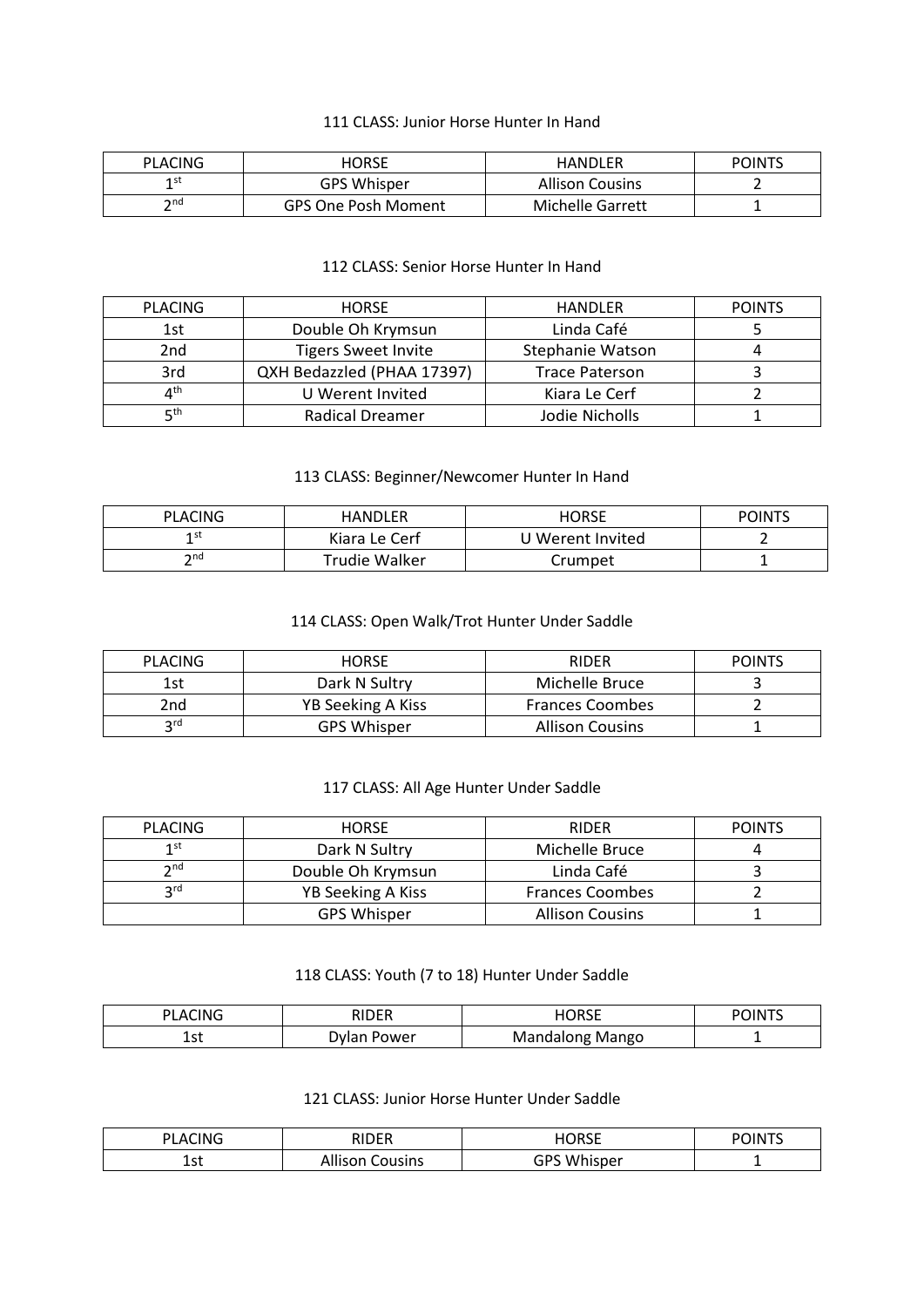# 122 CLASS: Beginner/Newcomer Hunter Under Saddle

| CING<br>DΙ<br>A<br>. . | ⊣∩R <f< th=""><th>DINED</th><th><math>0</math><math>\cap</math> <math>\mathsf{N}</math><br/>וחונ</th></f<> | DINED | $0$ $\cap$ $\mathsf{N}$<br>וחונ |
|------------------------|------------------------------------------------------------------------------------------------------------|-------|---------------------------------|
| ร~<br>ں جے             | GPS<br>AA<br>isper<br>wn                                                                                   | usins | -                               |

### 123 CLASS: Amateur Hunter Under Saddle

| <b>PLACING</b>     | <b>RIDER</b>           | <b>HORSE</b>            | <b>POINTS</b> |
|--------------------|------------------------|-------------------------|---------------|
| 1st                | <b>Trace Paterson</b>  | QXH Bedazzled           |               |
| $\mathsf{\sim}$ nd | <b>Allison Cousins</b> | <b>GPS Whisper</b>      |               |
| <b>2rd</b>         | Natalie Camilleri      | Silver Spur Bobs Chance |               |

# 124 CLASS: Senior Horse Hunter Under Saddle

| <b>PLACING</b>  | <b>HORSE</b>             | <b>RIDER</b>          | <b>POINTS</b> |
|-----------------|--------------------------|-----------------------|---------------|
| 1st             | Dark N Sultry            | Sue Williams          |               |
| 2nd             | Double Oh Krymsun        | Linda Café            |               |
| 3rd             | <b>Gentle Persuation</b> | Debbie Baker          |               |
| 4th             | <b>QXH Bedazzled</b>     | <b>Trace Paterson</b> |               |
| ⊑ <sup>th</sup> | Silver Spur Bobs Chance  | Natalie Camilleri     |               |

# 125 CLASS: Select Amateur Hunter Under Saddle

| <b>PLACING</b> | RIDER        | <b>HORSE</b>             | <b>POINTS</b> |
|----------------|--------------|--------------------------|---------------|
| İst            | Linda Café   | Double Oh Krymsum        |               |
| 2nd            | Debbie Baker | <b>Gentle Persuation</b> |               |

# 126 CLASS: Youth (7-18yrs) Hunt Seat Equitation

| ›LACING    | HORSE           | RIDER            | <b>POINTS</b> |
|------------|-----------------|------------------|---------------|
| 1 S L<br>- | Mandalong Mango | . Power<br>)vlan |               |

#### 127 CLASS: Amateur Hunt Seat Equitation

| PLACING | <b>RIDER</b>          | HORSE                   | <b>POINTS</b> |
|---------|-----------------------|-------------------------|---------------|
| 1st     | <b>Trace Paterson</b> | QXH Bedazzled           |               |
| ን nd    | Natalie Camilerri     | Silver Spur Bobs Chance |               |

# 129 CLASS: Select Amateur Hunt Seat Equitation

| PLACING         | <b>RIDER</b> | <b>HORSE</b>             | <b>POINTS</b> |
|-----------------|--------------|--------------------------|---------------|
| 1st             | Linda Café   | Double Oh Krymsum        |               |
| 2 <sub>nd</sub> | Debbie Baker | <b>Gentle Persuation</b> |               |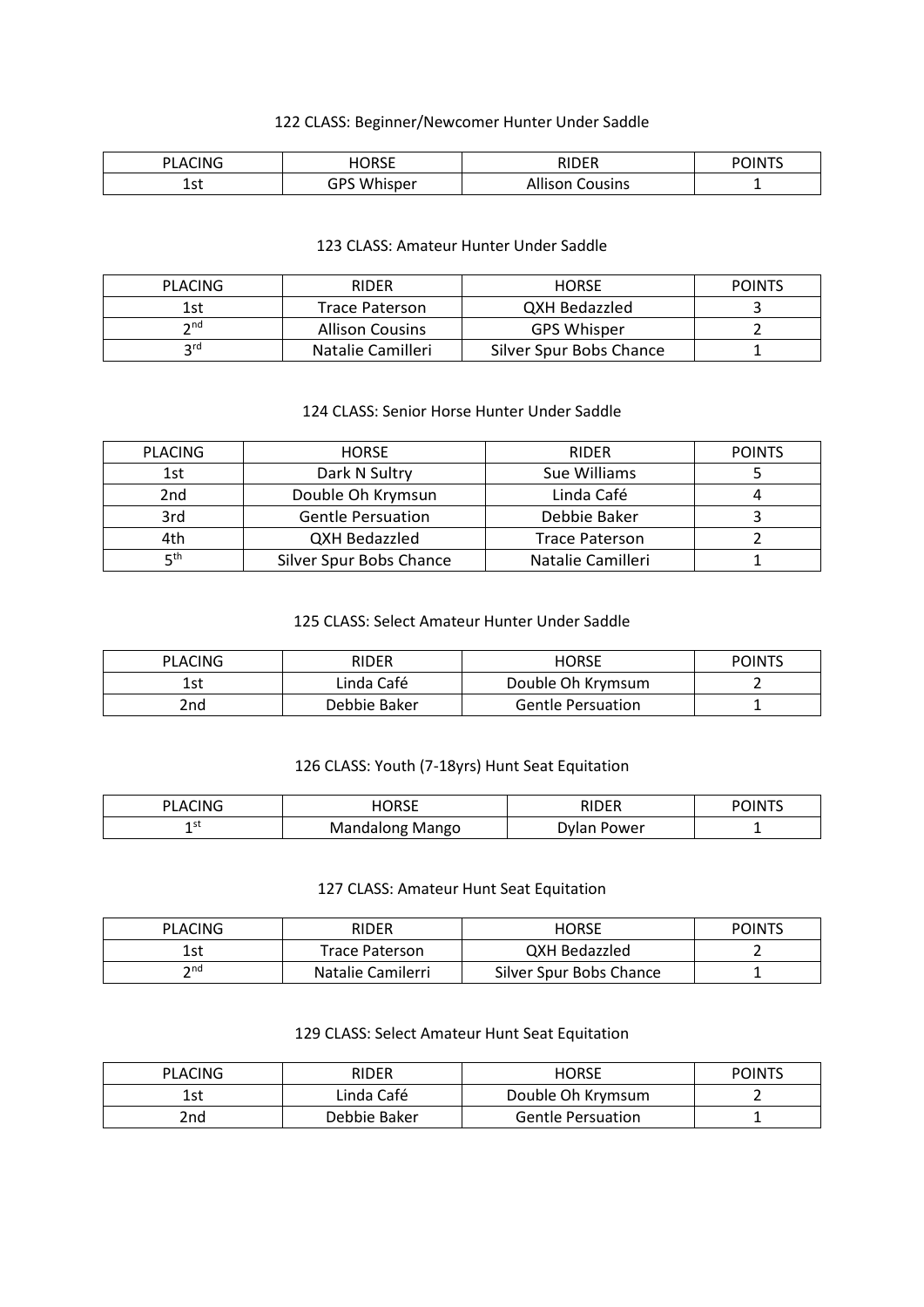#### 132 CLASS: Youth Ridden Hack

| $\sim$<br>Δ<br>INI<br>ا ب | HORSE                        | <b>DIDED</b> | $\cdots$<br>лм |
|---------------------------|------------------------------|--------------|----------------|
| 3 L<br>-                  | Mango<br>מחר<br>גועו<br>14 L | Power<br>w.  | -              |

#### 135 CLASS: Youth (7-18yrs) Show Hunter

| CING<br>ומ<br>А   | nncr<br>.    | DINED<br>. ו∟י     | <b>POINT</b> |
|-------------------|--------------|--------------------|--------------|
| 1 ~+<br>ᅩఎเ<br>__ | Mango<br>onת | Power<br>`\\/lan . | -            |

# 138 CLASS: Yearling Led Trail

| CING<br>ים<br>A<br>. . | I<br>IUKSE | <b>DIDED</b><br>{ { }                          | <b>POINT'</b> |
|------------------------|------------|------------------------------------------------|---------------|
| .<br>⊥ລເ               |            | <sup>∼</sup> tefan ⊾<br><br>Wielebinski<br>JLC | -             |

## 139 CLASS: 2Yr Old Led Trail

| <b>PLACING</b>                                                                                                    | <b>HORSE</b>            | <b>RIDER</b>    | <b>POINTS</b> |
|-------------------------------------------------------------------------------------------------------------------|-------------------------|-----------------|---------------|
| 1 st                                                                                                              | HS Cowboy Kiss This     | Victoria Egan   |               |
| $\mathsf{\small \mathsf{\small \mathsf{\small \mathsf{\small \mathsf{\small \mathsf{\small \mathsf{\tiny{}}}}}}}$ | <b>TBH ImHotYourNot</b> | Maddison Worthe |               |
| ord                                                                                                               | Tally S One Kool Judge  | James Power     |               |

# 141 CLASS: Open Walk/Jog Trail

| <b>PLACING</b>  | <b>RIDER</b>      | <b>HORSE</b>            | <b>POINTS</b> |
|-----------------|-------------------|-------------------------|---------------|
| 1st             | Linda Café        | Double Oh Krymsun       |               |
| ን <sup>nd</sup> | Natalie Camilleri | Silver Spur Bobs Chance |               |

#### 144 CLASS: All Age Trail

| PLACING              | HORSE                   | RIDER             | <b>POINTS</b> |
|----------------------|-------------------------|-------------------|---------------|
| 1st                  | Double Oh Krymsum       | Linda Café        |               |
| $\mathsf{\gamma}$ nd | Silver Spur Bobs Chance | Natalie Camilleri |               |

# 150 CLASS: Amateur Trail

| <b>CING</b><br>DΙ<br>'' Au | iorse                                                 | סאחוכ                              | <b>POINT'</b> |
|----------------------------|-------------------------------------------------------|------------------------------------|---------------|
| 1.4<br>ᅩఎ                  | $\sim$<br>Chance<br><b>Bobs</b><br>spur<br>' ulvervاد | <b>Camilleri</b><br><b>Natalie</b> | -             |

### 151 CLASS: Senior Horse Trail

| <b>PLACING</b> | <b>RIDER</b>      | <b>HORSE</b>             | <b>POINTS</b> |
|----------------|-------------------|--------------------------|---------------|
| 1st            | Michelle Garrett  | Another Pepto            |               |
| 2nd            | Natalie Camilleri | Silver Spur Bobs Chance  |               |
| ord            | Debbie Baker      | <b>Gentle Persuation</b> |               |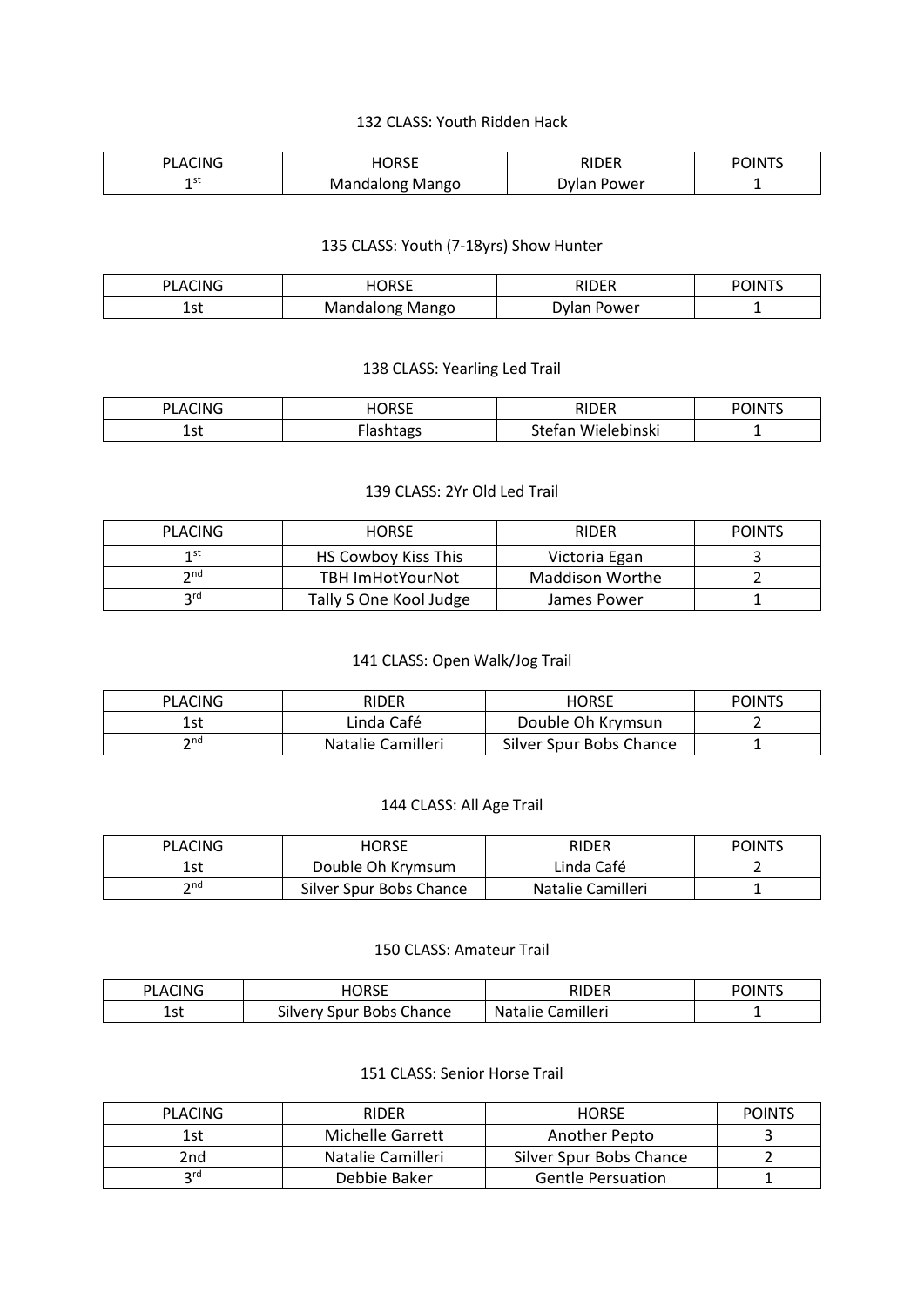# 152 CLASS: Select Amateur Trail

| <b>PLACING</b> | HORSE                    | RIDER        | <b>POINTS</b> |
|----------------|--------------------------|--------------|---------------|
| 1st            | Double Oh Krymsun        | Linda Café   |               |
| つnd            | <b>Gentle Persuation</b> | Debbie Baker |               |

# 154 CLASS: Open/Walk/jog Western Pleasure

| CING<br>AC | RIDER           | <b>IORSE</b>      | <b>OINTS</b> |
|------------|-----------------|-------------------|--------------|
| ร~<br>ᅩఎເ  | Frances Coombes | YB Seeking a Kiss |              |

# 155 CLASS: Beginner/Newcomer Walk/Jog Western Pleasure

| <b>PLACING</b> | RIDER       | HORSE           | <b>POINTS</b> |
|----------------|-------------|-----------------|---------------|
| --<br>ᅩこし      | Dylan Power | Mandalong Mango |               |

#### 157 CLASS: All Age Western Pleasure

| <b>PLACING</b> | <b>RIDER</b>           | <b>HORSE</b>            | <b>POINTS</b> |
|----------------|------------------------|-------------------------|---------------|
| 1st            | <b>Frances Coombes</b> | YB Seeking A Kiss       |               |
| 2nd            | Linda Café             | Double Oh Krymsun       |               |
| ኃrd            | Natalie Camilleri      | Silver Spur Bobs Chance |               |

## 163 CLASS: Amateur Western Pleasure

| PLACING | <b>RIDER</b>    | <b>IORSE</b>     | <b>POINTS</b> |
|---------|-----------------|------------------|---------------|
| 1 et    | Camilleri       | Silver           |               |
| ᆂᇰᄔ     | <b>Natallie</b> | Spur Bobs Chance |               |

# 164 CLASS: Senior Horse Western Pleasure

| <b>PLACING</b>                 | <b>HORSE</b>             | <b>HANDLER</b>         | <b>POINTS</b> |
|--------------------------------|--------------------------|------------------------|---------------|
| 1st                            | YB Seeking A Kiss        | <b>Frances Coombes</b> |               |
| 2nd                            | Double Oh Krymsun        | Linda Café             |               |
| 3rd                            | <b>Gentle Persuation</b> | Debbie Baker           |               |
| $\mathbf{\Lambda}^{\text{th}}$ | Silver Spur Bobs Chance  | Natalie Camilleri      |               |

# 165 CLASS: Select Amateur Western Pleasure

| <b>PLACING</b> | HORSE             | <b>HANDLER</b>         | <b>POINTS</b> |
|----------------|-------------------|------------------------|---------------|
| 1st            | YB Seeking A Kiss | <b>Frances Coombes</b> |               |
| 2nd            | Double Oh Krymsun | Linda Café             |               |